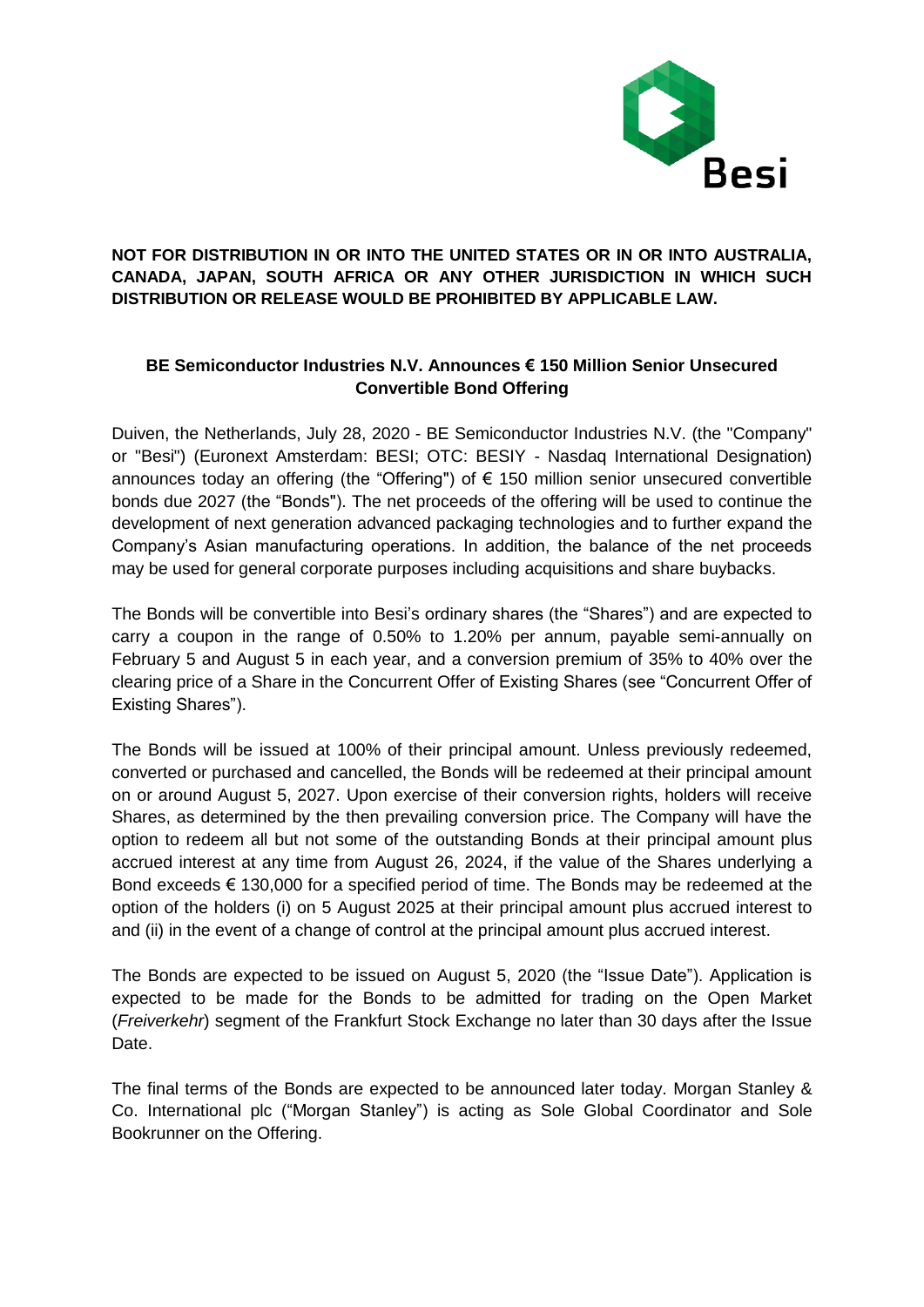### **Concurrent Offering of Existing Shares**

Morgan Stanley has informed the Company that concurrently with the placement of the Bonds, it intends to conduct a simultaneous placement of existing Shares of the Company (the "Concurrent Offering of Existing Shares") on behalf of buyers of the Bonds who wish to sell such Shares in short sales to hedge the market risk of an investment in the Bonds at a placement price to be determined by way of an accelerated bookbuilding process. The Company will not receive any proceeds from the Concurrent Offering of Existing Shares.

## **About Besi**

Besi is a leading supplier of semiconductor assembly equipment for the global semiconductor and electronics industries offering high levels of accuracy, productivity and reliability at a low cost of ownership. The Company develops leading edge assembly processes and equipment for leadframe, substrate and wafer level packaging applications in a wide range of end-user markets including electronics, mobile internet, computer, automotive, industrial, LED and solar energy. Customers are primarily leading semiconductor manufacturers, assembly subcontractors and electronics and industrial companies. Besi's ordinary shares are listed on Euronext Amsterdam (symbol: BESI). Its Level 1 ADRs are listed on OTC (symbol: BESIY - Nasdaq International Designation) and its headquarters are located in Duiven, the Netherlands. For more information, please visit our website at www.besi.com.

### **Inside information**

This press release relates to the disclosure of information that qualified, or may have qualified, as inside information within the meaning of Article 7(1) of the EU Market Abuse Regulation.

# **Contacts:**

Richard W. Blickman, President & CEO CFF Communications Hetwig van Kerkhof, SVP Finance Frank Jansen Tel. (31) 26 319 4500 Tel. (31) 20 575 4024 [investor.relations@besi.com](mailto:investor.relations@besi.com) besi@cffcommunications.nl

NO ACTION HAS BEEN TAKEN BY THE ISSUER, THE SOLE BOOKRUNNER OR ANY OF THEIR RESPECTIVE AFFILIATES THAT WOULD PERMIT AN OFFERING OF THE BONDS OR THE SHARES (BOTH SEPARATELY, A "**SECURITY**" AND TOGETHER, THE "**SECURITIES**") OR POSSESSION OR DISTRIBUTION OF THIS PRESS RELEASE OR ANY OFFERING OR PUBLICITY MATERIAL RELATING TO THE OFFERING OR THE CONCURRENT OFFERING OF EXISTING SHARES OR ANY OF THE SECURITIES (TOGETHER, "**OFFER MATERIALS**") IN ANY JURISDICTION WHERE ACTION FOR THAT PURPOSE IS REQUIRED. PERSONS INTO WHOSE POSSESSION THIS PRESS RELEASE OR ANY OTHER OFFER MATERIALS COMES ARE REQUIRED BY THE ISSUER AND THE SOLE BOOKRUNNER TO INFORM THEMSELVES ABOUT, AND TO OBSERVE, ANY SUCH RESTRICTIONS.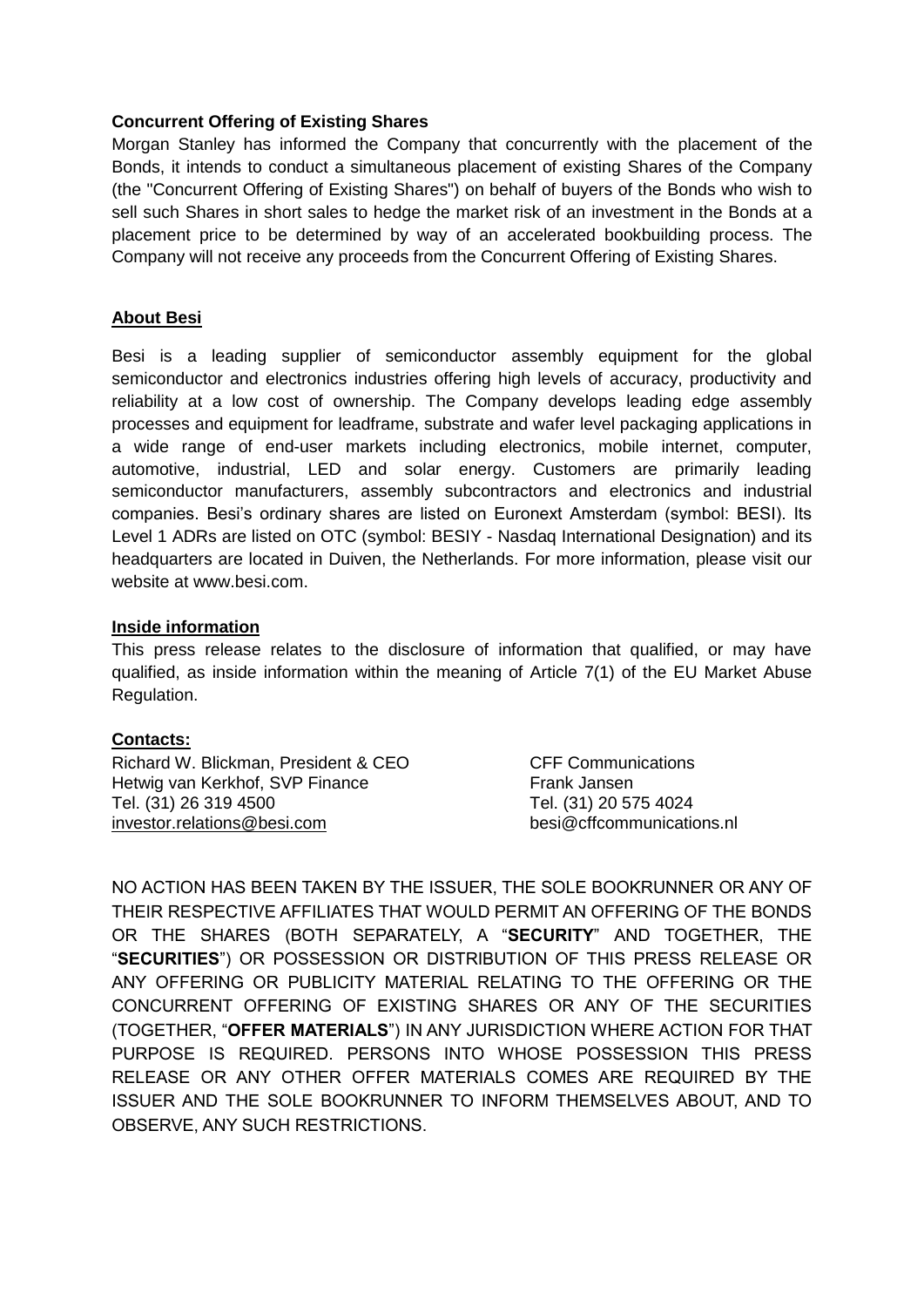THIS PRESS RELEASE AND ANY OTHER OFFER MATERIALS ARE NOT FOR DISTRIBUTION, DIRECTLY OR INDIRECTLY IN OR INTO THE UNITED STATES. THIS PRESS RELEASE AND ANY OTHER OFFER MATERIALS ARE NOT AN OFFER TO SELL SECURITIES OR THE SOLICITATION OF ANY OFFER TO BUY SECURITIES IN THE UNITED STATES OR IN ANY JURISDICTION IN WHICH SUCH OFFER OR SALE WOULD BE UNLAWFUL.

THE SECURITIES MENTIONED IN THIS PRESS RELEASE HAVE NOT BEEN AND WILL NOT BE REGISTERED IN THE UNITED STATES UNDER THE U.S. SECURITIES ACT OF 1933 (THE "**SECURITIES ACT**"), AND MAY NOT BE OFFERED OR SOLD IN THE UNITED STATES, ABSENT REGISTRATION OR EXEMPTION FROM REGISTRATION UNDER THE SECURITIES ACT. THERE WILL BE NO PUBLIC OFFER OF THE SECURITIES IN THE UNITED STATES OR IN ANY OTHER JURISDICTION.

THIS PRESS RELEASE AND THE OFFERING WHEN MADE ARE ONLY ADDRESSED TO, AND DIRECTED IN, THE UNITED KINGDOM AND MEMBER STATES OF THE EUROPEAN ECONOMIC AREA (THE "**EEA**") AT PERSONS WHO ARE "QUALIFIED INVESTORS" WITHIN THE MEANING OF THE PROSPECTUS REGULATION ("**QUALIFIED INVESTORS**"). FOR THESE PURPOSES, THE EXPRESSION "**PROSPECTUS REGULATION**" MEANS REGULATION (EU) 2017/1129.

SOLELY FOR THE PURPOSES OF THE PRODUCT GOVERNANCE REQUIREMENTS CONTAINED WITHIN: (A) EU DIRECTIVE 2014/65/EU ON MARKETS IN FINANCIAL INSTRUMENTS, AS AMENDED ("**MIFID II**"); (B) ARTICLES 9 AND 10 OF COMMISSION DELEGATED DIRECTIVE (EU) 2017/593 SUPPLEMENTING MIFID II; AND (C) LOCAL IMPLEMENTING MEASURES (TOGETHER, THE "**MIFID II PRODUCT GOVERNANCE REQUIREMENTS**"), AND DISCLAIMING ALL AND ANY LIABILITY, WHETHER ARISING IN TORT, CONTRACT OR OTHERWISE, WHICH ANY "MANUFACTURER" (FOR THE PURPOSES OF THE MIFID II PRODUCT GOVERNANCE REQUIREMENTS) MAY OTHERWISE HAVE WITH RESPECT THERETO, THE BONDS HAVE BEEN SUBJECT TO A PRODUCT APPROVAL PROCESS, WHICH HAS DETERMINED THAT: (I) THE TARGET MARKET FOR THE BONDS IS ELIGIBLE COUNTERPARTIES AND PROFESSIONAL CLIENTS ONLY, EACH AS DEFINED IN MIFID II; AND (II) ALL CHANNELS FOR DISTRIBUTION OF THE BONDS TO ELIGIBLE COUNTERPARTIES AND PROFESSIONAL CLIENTS ARE APPROPRIATE (THE "**TARGET MARKET ASSESSMENT**"). ANY PERSON SUBSEQUENTLY OFFERING, SELLING OR RECOMMENDING THE BONDS (A "**DISTRIBUTOR**") SHOULD TAKE INTO CONSIDERATION THE MANUFACTURER'S TARGET MARKET ASSESSMENT; HOWEVER, A DISTRIBUTOR SUBJECT TO MIFID II IS RESPONSIBLE FOR UNDERTAKING ITS OWN TARGET MARKET ASSESSMENT IN RESPECT OF THE BONDS (BY EITHER ADOPTING OR REFINING THE MANUFACTURER'S TARGET MARKET ASSESSMENT) AND DETERMINING APPROPRIATE DISTRIBUTION CHANNELS.

THE TARGET MARKET ASSESSMENT IS WITHOUT PREJUDICE TO THE REQUIREMENTS OF ANY CONTRACTUAL OR LEGAL SELLING RESTRICTIONS IN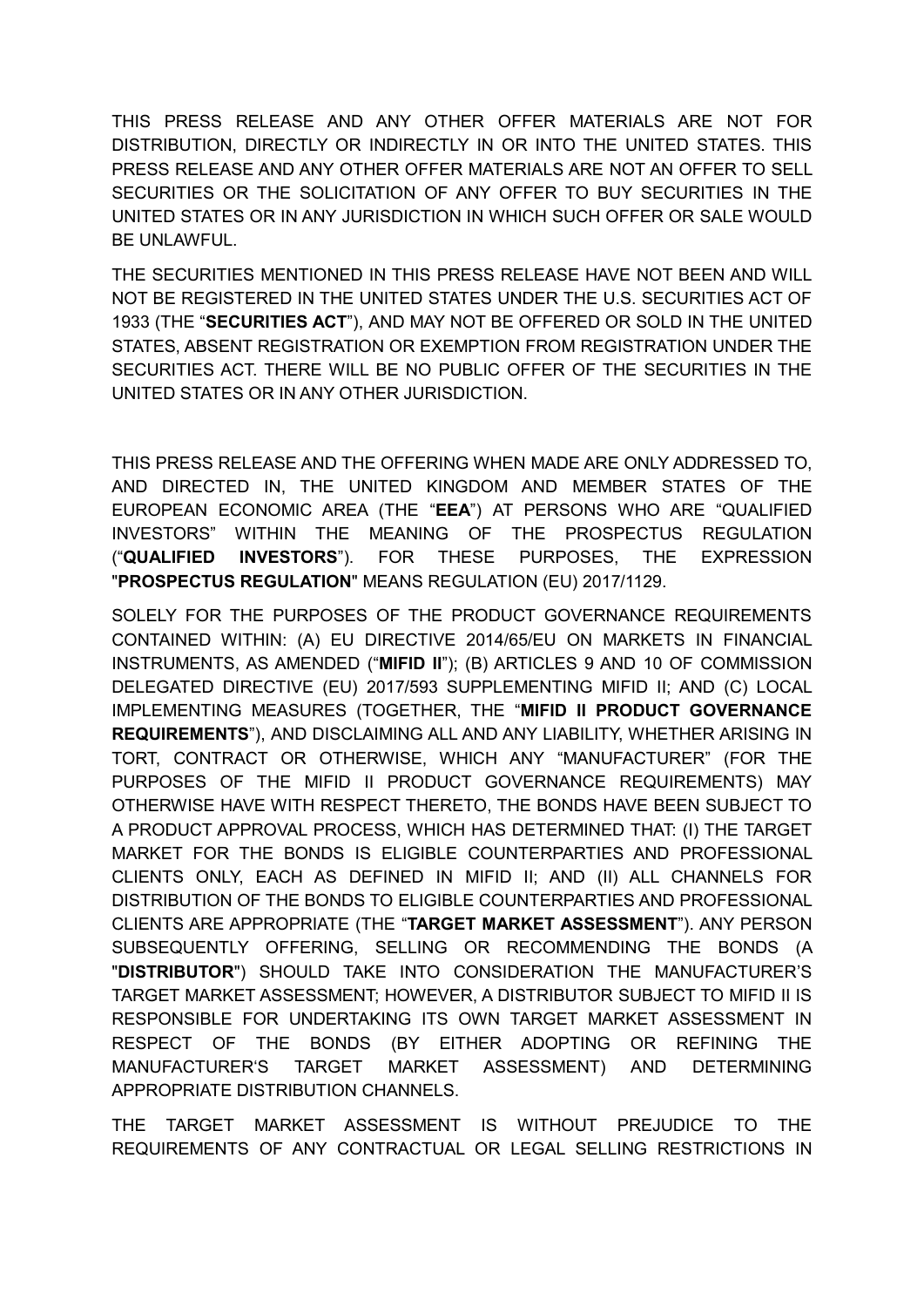RELATION TO ANY OFFERING OF THE BONDS OR THE CONCURRENT OFFERING OF EXISTING SHARES.

FOR THE AVOIDANCE OF DOUBT, THE TARGET MARKET ASSESSMENT DOES NOT CONSTITUTE: (A) AN ASSESSMENT OF SUITABILITY OR APPROPRIATENESS FOR THE PURPOSES OF MIFID II; OR (B) A RECOMMENDATION TO ANY INVESTOR OR GROUP OF INVESTORS TO INVEST IN, OR PURCHASE, OR TAKE ANY OTHER ACTION WHATSOEVER WITH RESPECT TO THE BONDS.

THE BONDS ARE NOT INTENDED TO BE OFFERED, SOLD OR OTHERWISE MADE AVAILABLE TO AND SHOULD NOT BE OFFERED, SOLD OR OTHERWISE MADE AVAILABLE TO ANY RETAIL INVESTOR IN THE EEA OR THE UNITED KINGDOM. FOR THESE PURPOSES, A RETAIL INVESTOR MEANS A PERSON WHO IS ONE (OR MORE) OF: (I) A RETAIL CLIENT AS DEFINED IN POINT (11) OF ARTICLE 4(1) OF MIFID II; OR (II) A CUSTOMER WITHIN THE MEANING OF DIRECTIVE (EU) 2016/97, WHERE THAT CUSTOMER WOULD NOT QUALIFY AS A PROFESSIONAL CLIENT AS DEFINED IN POINT (10) OF ARTICLE 4(1) OF MIFID II. CONSEQUENTLY, NO KEY INFORMATION DOCUMENT REQUIRED BY REGULATION (EU) NO 1286/2014, AS AMENDED (THE "**PRIIPS REGULATION**") FOR OFFERING OR SELLING THE BONDS OR OTHERWISE MAKING THEM AVAILABLE TO RETAIL INVESTORS IN THE EEA OR THE UNITED KINGDOM HAS BEEN PREPARED AND THEREFORE OFFERING OR SELLING THE BONDS OR OTHERWISE MAKING THEM AVAILABLE TO ANY RETAIL INVESTOR IN THE EEA OR THE UNITED KINGDOM MAY BE UNLAWFUL UNDER THE PRIIPS REGULATION.

IN ADDITION, IN THE UNITED KINGDOM THIS PRESS RELEASE IS BEING DISTRIBUTED ONLY TO, AND IS DIRECTED ONLY AT, QUALIFIED INVESTORS (I) WHO HAVE PROFESSIONAL EXPERIENCE IN MATTERS RELATING TO INVESTMENTS FALLING WITHIN ARTICLE 19(5) OF THE FINANCIAL SERVICES AND MARKETS ACT 2000 (FINANCIAL PROMOTION) ORDER 2005, AS AMENDED (THE "**ORDER**") AND QUALIFIED INVESTORS FALLING WITHIN ARTICLE 49(2)(A) TO (D) OF THE ORDER, AND (II) TO WHOM IT MAY OTHERWISE LAWFULLY BE COMMUNICATED (ALL SUCH PERSONS TOGETHER BEING REFERRED TO AS "**RELEVANT PERSONS**"). THIS PRESS RELEASE MUST NOT BE ACTED ON OR RELIED ON (I) IN THE UNITED KINGDOM, BY PERSONS WHO ARE NOT RELEVANT PERSONS, AND (II) IN ANY MEMBER STATE OF THE EEA, BY PERSONS WHO ARE NOT QUALIFIED INVESTORS. ANY INVESTMENT OR INVESTMENT ACTIVITY TO WHICH THIS PRESS RELEASE RELATES IS AVAILABLE ONLY TO (A) RELEVANT PERSONS IN THE UNITED KINGDOM AND WILL BE ENGAGED IN ONLY WITH RELEVANT PERSONS IN THE UNITED KINGDOM AND (B) QUALIFIED INVESTORS IN MEMBER STATES OF THE EEA.

ANY DECISION TO PURCHASE ANY OF THE BONDS SHOULD ONLY BE MADE ON THE BASIS OF AN INDEPENDENT REVIEW BY A PROSPECTIVE INVESTOR OF THE ISSUER'S PUBLICLY AVAILABLE INFORMATION. NEITHER THE SOLE BOOKRUNNER NOR ANY OF ITS AFFILIATES ACCEPT ANY LIABILITY ARISING FROM THE USE OF, OR MAKE ANY REPRESENTATION AS TO THE ACCURACY OR COMPLETENESS OF, THIS PRESS RELEASE OR THE ISSUER'S PUBLICLY AVAILABLE INFORMATION. THE